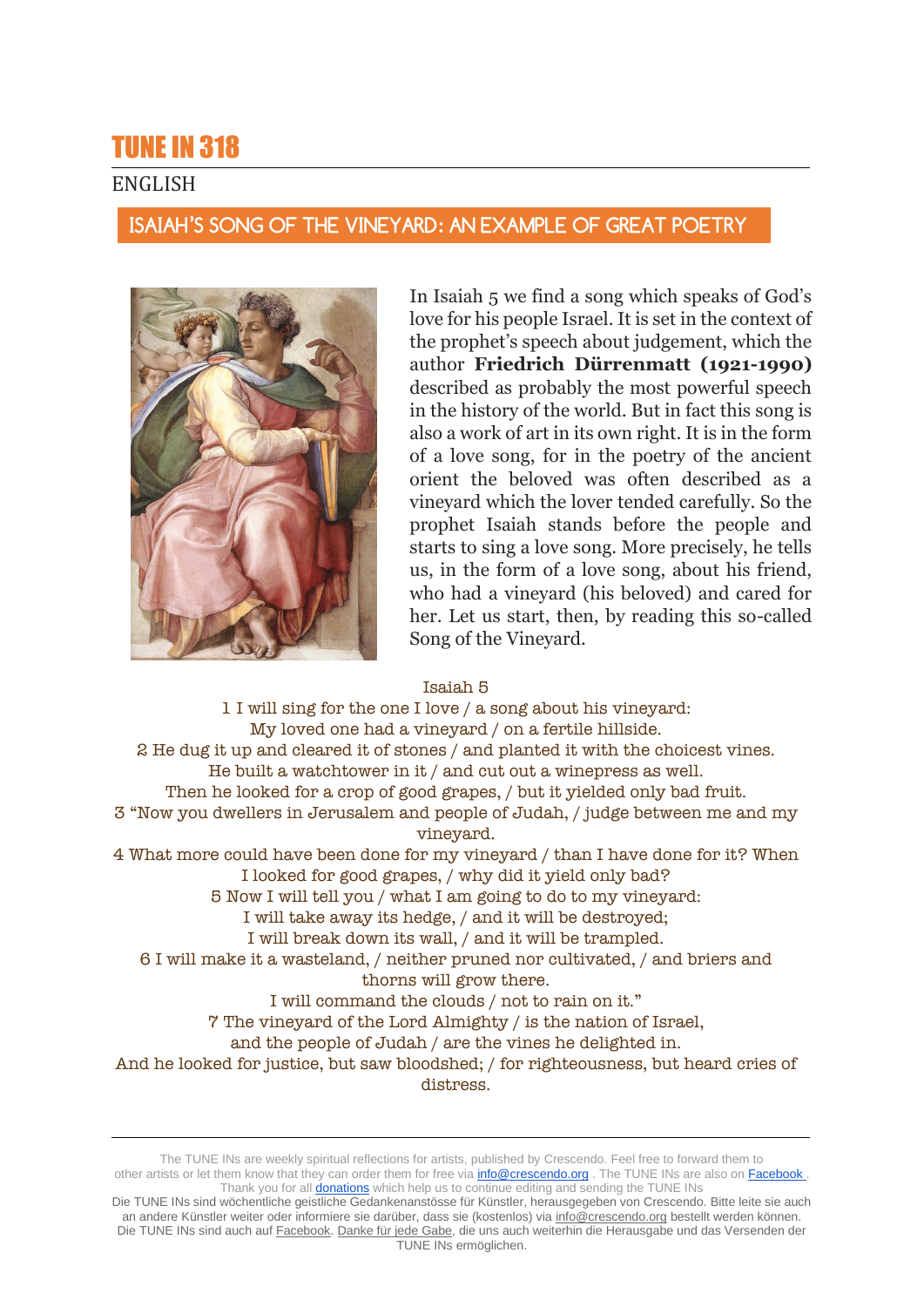# **What do we gather here?**

First of all, we note that the lover has been bitterly disappointed. Isaiah then presents the people with a parable, very similar to the one given to the adulterous **David** (2 Samuel 12) by the prophet **Nathan**. The people are thus confronted with a monstrous injustice and, after hearing the song, could have felt outrage just as David did, recognise themselves in the mirror and repent. This obviously does not happen, otherwise Isaiah would not have followed this song with a six-fold proclamation of "woes" in which the profound unrighteousness of the people is brought out into the light. (Isaiah 8ff. "Woe to those who add house to house and join field to field till no space is left and you live alone in the land!... Woe to those who rise early in the morning to run after their drinks, whose stay up late at night till they are inflamed with wine. And they have harps and lyres at their banquets, tambourines and flutes and wine but they have no regard for the deeds of the Lord, no respect for the work of his hands!... Woe to those who call evil good and good evil... etc.)

## **What, now, are we to do with a text like this?**

1. The fact that the prophet takes the trouble of presenting to the people an artistically formed parable, which also contains an implied **declaration of love**, shows how keenly God battles to win the love of his people, covertly hoping that his love will be returned.

2. We can also remind ourselves that **art** can and must have a **prophetic dimension**. This means that it has the task of calling out injustice by name and pointing out unsparingly the terrible consequences of lovelessness and egotism. In the name of love, however, it does this in such a way that the uncovering of the truth, although painful, is not destructive – and certainly without paying tribute to destructive aesthetics. As with Isaiah, it can put criticism, complaints and accusations into a good aesthetic form which permits love to shine out. This also involves pedagogical skills. To package a painful truth, baroque poetry invented the image of the bitter pill coated with sugar so that it can be swallowed more easily.

3. Despite all the criticisms expressed in this text, the image of the vineyard can speak to us, too. For it represents a timeless relationship between God and us. We can ask ourselves this question, for example: **"Do I, too, see myself and my life as God's vineyard, looked after by a loving hand?"** If we follow the precise wording, we

The TUNE INs are weekly spiritual reflections for artists, published by Crescendo. Feel free to forward them to other artists or let them know that they can order them for free via **info@crescendo.org** . The TUNE INs are also on Facebook . Thank you for all **donations** which help us to continue editing and sending the TUNE INs

Die TUNE INs sind wöchentliche geistliche Gedankenanstösse für Künstler, herausgegeben von Crescendo. Bitte leite sie auch an andere Künstler weiter oder informiere sie darüber, dass sie (kostenlos) via [info@crescendo.org](mailto:info@crescendo.org) bestellt werden können. Die TUNE INs sind auch auf [Facebook.](https://www.facebook.com/TUNEINs/) [Danke für jede Gabe,](https://www.crescendo.org/de/kontakt--spenden.html) die uns auch weiterhin die Herausgabe und das Versenden der TUNE INs ermöglichen.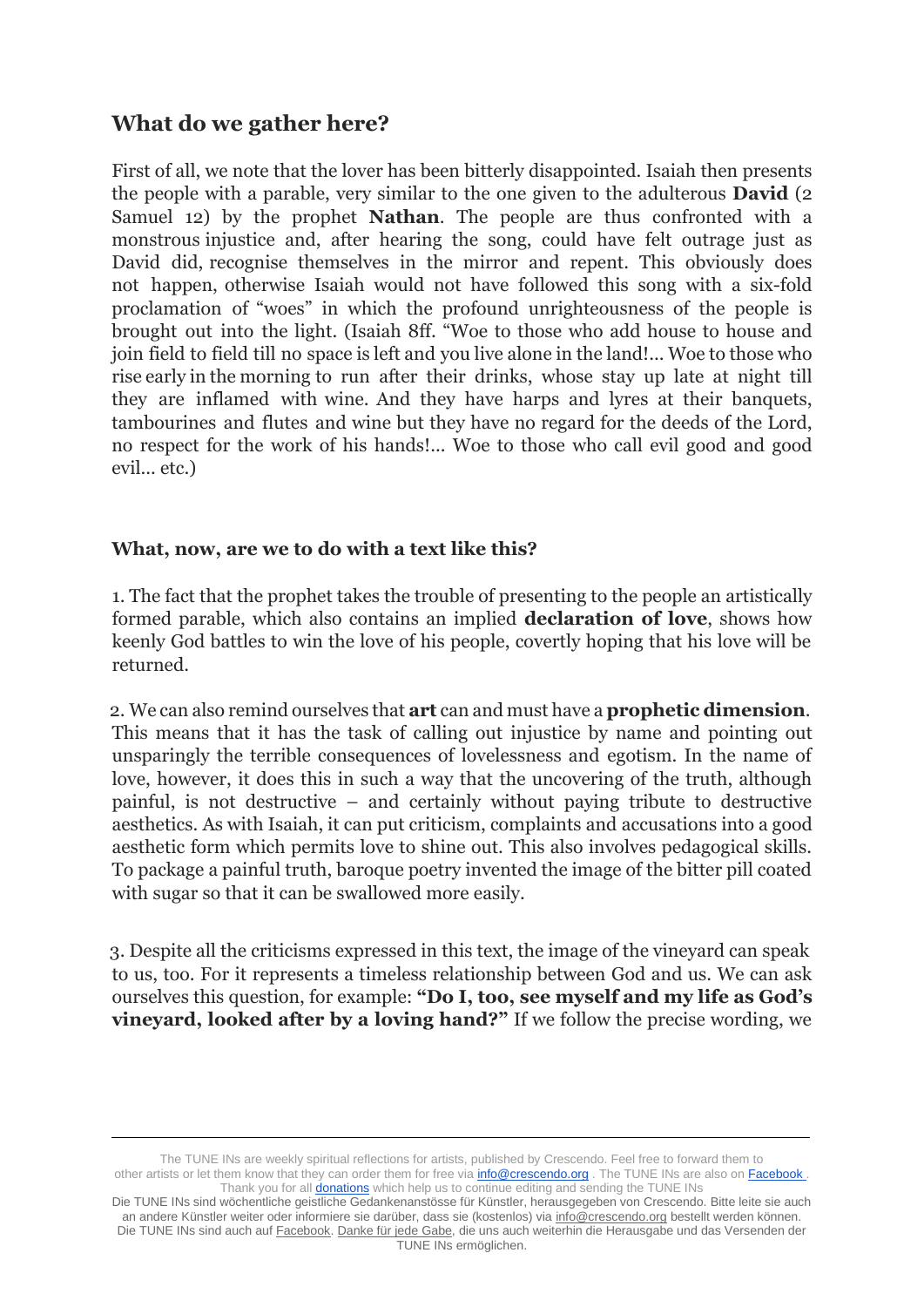discover these statements: the vineyard is cleared of stones, a protective wall is built around it, a watchtower is erected to warn of wild animals, and good vines are planted. What do these pictures mean for us?

How do we allow God to work in our lives, and how do we respond to this?

Text: Beat Rink Translation: Bill Buchanan

The TUNE INs are weekly spiritual reflections for artists, published by Crescendo. Feel free to forward them to other artists or let them know that they can order them for free vi[a info@crescendo.org](mailto:info@crescendo.org) . The TUNE INs are also on [Facebook .](https://www.facebook.com/TUNEINs/)  Thank you for all **donations** which help us to continue editing and sending the TUNE INs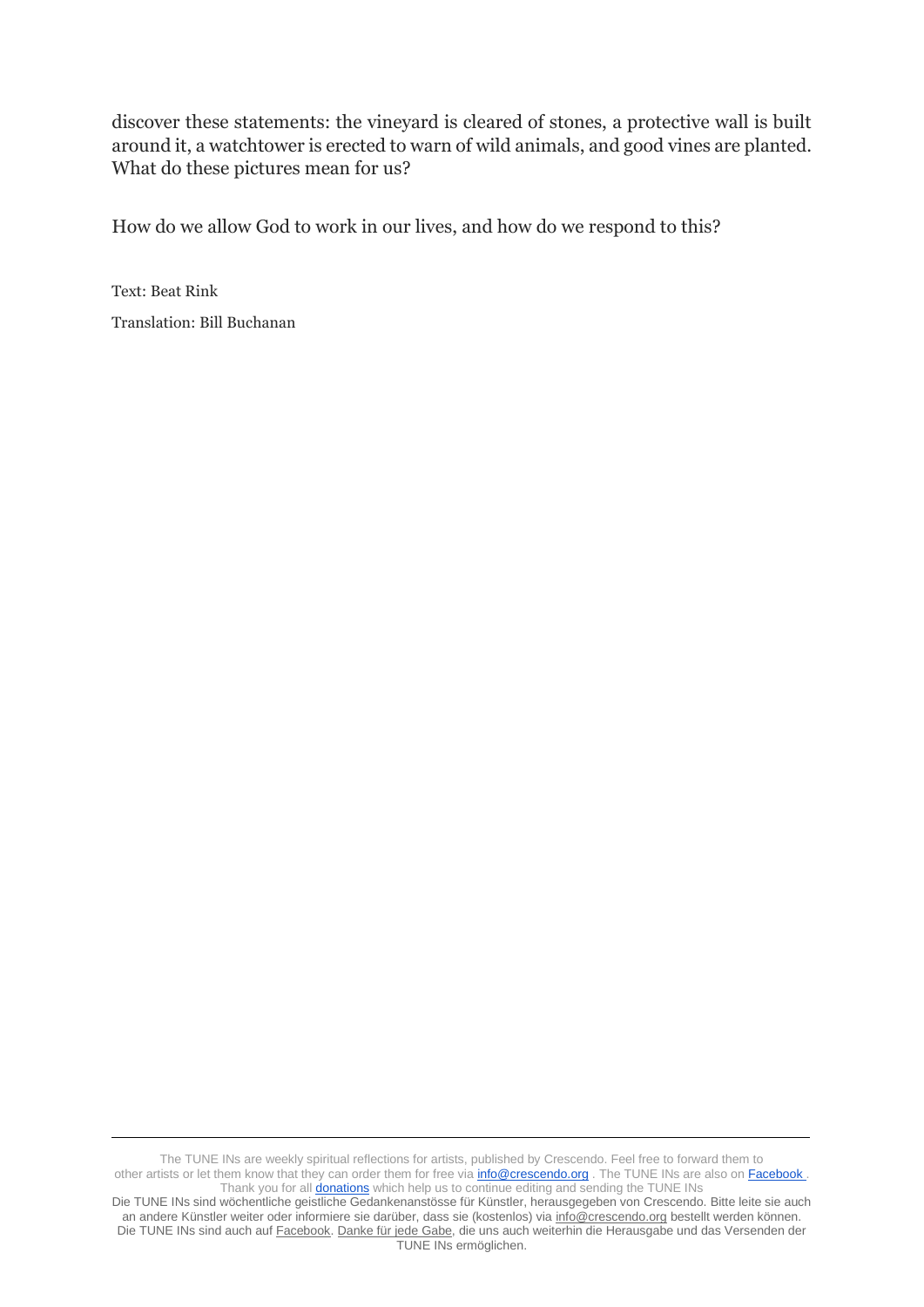### DEUTSCH

#### JESAJAS WEINBERGLIED: EIN BEISPIEL GROSSER DICHTUNG



In Jesaja 5 steht ein Lied, das von Gottes Liebe zum Volk Israel spricht. Der Kontext ist die Gerichtsrede des Propheten, der wohl gewaltigsten Rede der Weltgeschichte, wie der Schriftsteller **Friedrich Dürrenmatt (1921-1990)** meinte. Tatsächlich ist auch dieser Abschnitt ein Kunstwerk für sich. Die Form ist ein Liebeslied, denn in der altorientalischen Poesie wird die Geliebte oft als Weinberg angesprochen, der vom Liebhaber sorgfältig gepflegt wird. Der Prophet Jesaja tritt also vor das Volk und stimmt ein Liebeslied an. Genauer: Er berichtet in der Form eines Liebesliedes von seinem Freund, der einen Weinberg (eine Geliebte) hatte und sie pflegte. Lesen wir zunächst einmal dieses sogenannte Weinberglied.

#### **Jesaja 5**

1 Wohlan, ich will von meinem lieben Freunde singen, ein Lied von meinem Freund und seinem Weinberg. Mein Freund hatte einen Weinberg auf einer fetten Höhe.

2 Und er grub ihn um und entsteinte ihn und pflanzte darin edle Reben. Er baute auch einen Turm darin und grub eine Kelter und wartete darauf, dass er gute Trauben brächte; aber er brachte schlechte.

3 Nun richtet, ihr Bürger zu Jerusalem und ihr Männer Judas, zwischen mir und meinem Weinberg!

4 Was sollte man noch mehr tun an meinem Weinberg, dass ich nicht getan habe an ihm? Warum hat er denn schlechte Trauben gebracht, während ich darauf wartete, dass er gute brächte?

5 Wohlan, ich will euch zeigen, was ich mit meinem Weinberg tun will! Sein Zaun soll weggenommen werden, dass er kahlgefressen werde, und seine Mauer soll eingerissen werden, dass er zertreten werde.

6 Ich will ihn wüst liegen lassen, dass er nicht beschnitten noch gehackt werde, sondern Disteln und Dornen darauf wachsen, und will den Wolken gebieten, dass sie nicht darauf regnen.

7 Des HERRN Zebaoth Weinberg aber ist das Haus Israel und die Männer Judas seine Pflanzung, an der sein Herz hing. Er wartete auf Rechtsspruch, siehe, da war Rechtsbruch, auf Gerechtigkeit, siehe, da war Geschrei über Schlechtigkeit.

The TUNE INs are weekly spiritual reflections for artists, published by Crescendo. Feel free to forward them to other artists or let them know that they can order them for free via **info@crescendo.org** . The TUNE INs are also on Facebook . Thank you for all **donations** which help us to continue editing and sending the TUNE INs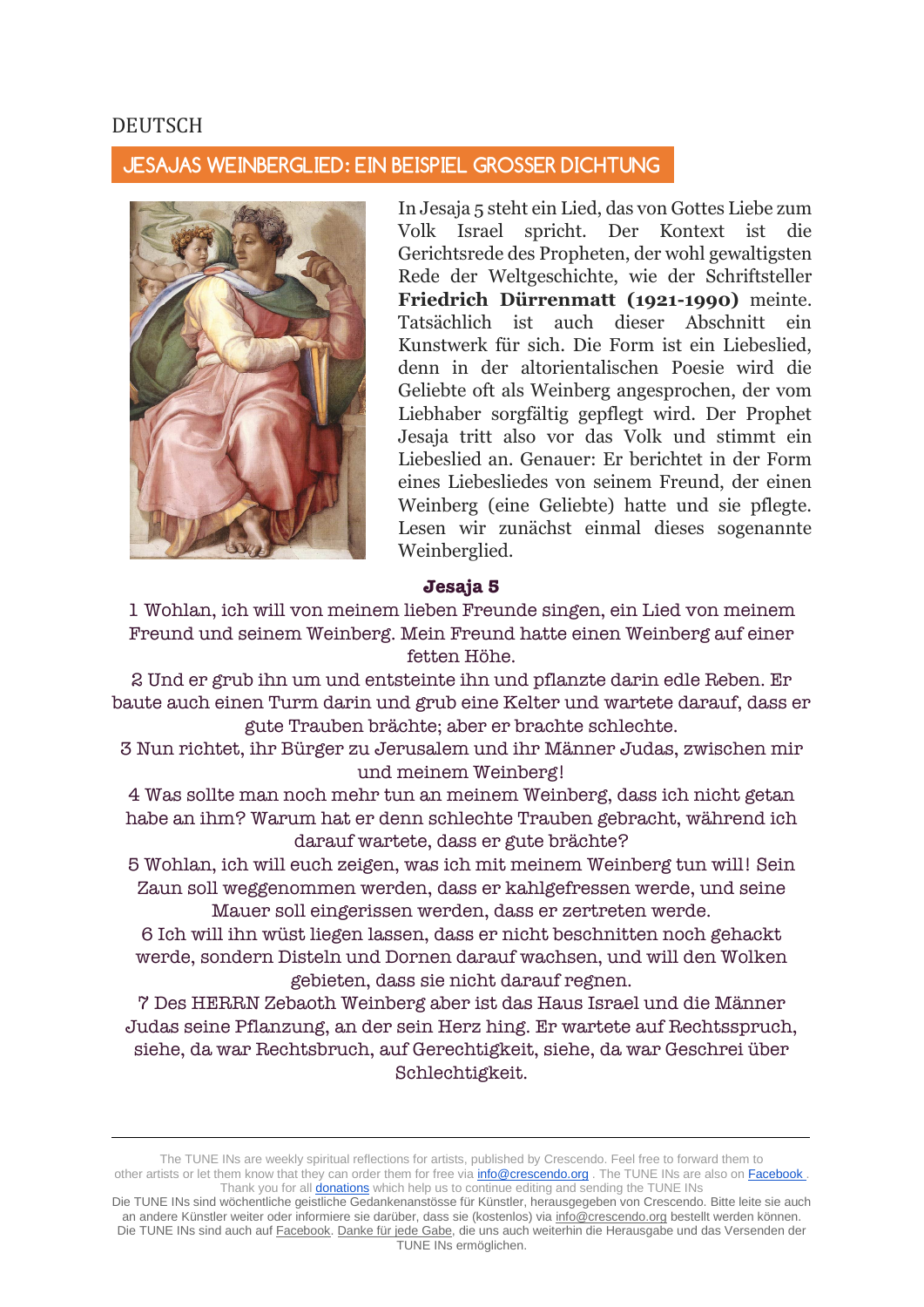# **Was kommt uns entgegen?**

Zunächst halten wir fest, dass der Liebhaber bitter enttäuscht wird. Jesaja legt damit dem Volk ein Gleichnis vor, ganz ähnlich wie der Prophet Nathan dem ehebrüchigen David (2. Samuel 12). Das Volk wird somit mit einer ungeheuren Ungerechtigkeit konfrontiert und könnte, nachdem es dieses Lied gehört hat, wie David sich darüber empören, sich im Spiegel erkennen und Buße tun. Dies geschieht offenbar nicht. Sonst würde Jesaja nach dem Lied nicht mit einem sechsfachen Weheruf weiterfahren, um die abgrundtiefe Ungerechtigkeit des Volkes ans Tageslicht zu bringen. (Jesaja 5, 8ff.: "Weh denen, die ein Haus zum andern bringen und einen Acker an den andern rücken, bis kein Raum mehr da ist und ihr allein das Land besitzt!... Weh denen, die des Morgens früh auf sind, dem Saufen nachzugehen, und sitzen bis in die Nacht, dass sie der Wein erhitzt. Und sie haben Harfen, Zithern, Pauken, Pfeifen und Wein bei ihren Gelagen, aber sehen nicht auf das Werk des HERRN und schauen nicht auf das Tun seiner Hände!... Weh denen, die Böses gut und Gutes böse nennen... usw.)

# **Was machen wir nun mit solchen Texten?**

1. Die Tatsache, dass der Prophet sich die Mühe macht, dem Volk ein kunstvoll gefertigtes Gleichnis vorzulegen, in dem eine **Liebeserklärung** steckt, zeigt wie sehr Gott um die Liebe dieses Volkes ringt und insgeheim auf eine Erwiderung der Liebe hofft.

2. Wir dürfen uns daran erinnern, dass **Kunst eine prophetische Dimension** haben kann und haben muss. Das heißt: sie hat die Aufgabe, Ungerechtigkeit beim Namen zu nennen und die schlimmen Konsequenzen der Lieblosigkeit und des Egoismus schonungslos aufzuzeigen. Im Zeichen der Liebe tut sie dies aber so, dass die Aufdeckung der Wahrheit zwar schmerzt, aber nicht zerstörerisch wirkt oder gar einer zerstörerischen Ästhetik huldigt. Wie bei Jesaja kann sie die Kritik, Klage Anklage in eine ästhetisch gute Form bringen und darin Liebe aufscheinen lassen. Darin steckt auch pädagogisches Geschick. Die Barockpoetik hat für das Verpacken einer schmerzhaften Wahrheit das Bild der bitteren Pille gefunden, die von einem Zuckermantel umgeben ist und darum besser geschluckt werden kann.

3. Das Bild des Weinbergs kann durch alle Kritik hindurch, die in diesem Text laut wird, auch zu uns sprechen. Denn es stellt ein zeitloses Verhältnis zwischen Gott und uns dar. So können wir uns fragen: **Sehe ich mich mit meinem Leben auch als Weinberg Gottes, der von einer liebenden Hand gepflegt wird?** Gehen wir dem Wortlaut nach, so finden wir folgende Aussagen: Der Weinberg wird befreit von Steinen, es wird eine Schutzmauer darum herum gebaut, ein Wachtturm gegen wilde Tiere hochgezogen und gute Reben gepflanzt. Was heißen diese Bilder für uns?

Wie lassen wir Gott in unserem Leben wirken und wie antworten wir darauf?

The TUNE INs are weekly spiritual reflections for artists, published by Crescendo. Feel free to forward them to other artists or let them know that they can order them for free via **info@crescendo.org** . The TUNE INs are also on Facebook . Thank you for all **donations** which help us to continue editing and sending the TUNE INs

Die TUNE INs sind wöchentliche geistliche Gedankenanstösse für Künstler, herausgegeben von Crescendo. Bitte leite sie auch an andere Künstler weiter oder informiere sie darüber, dass sie (kostenlos) via [info@crescendo.org](mailto:info@crescendo.org) bestellt werden können. Die TUNE INs sind auch auf [Facebook.](https://www.facebook.com/TUNEINs/) [Danke für jede Gabe,](https://www.crescendo.org/de/kontakt--spenden.html) die uns auch weiterhin die Herausgabe und das Versenden der TUNE INs ermöglichen.